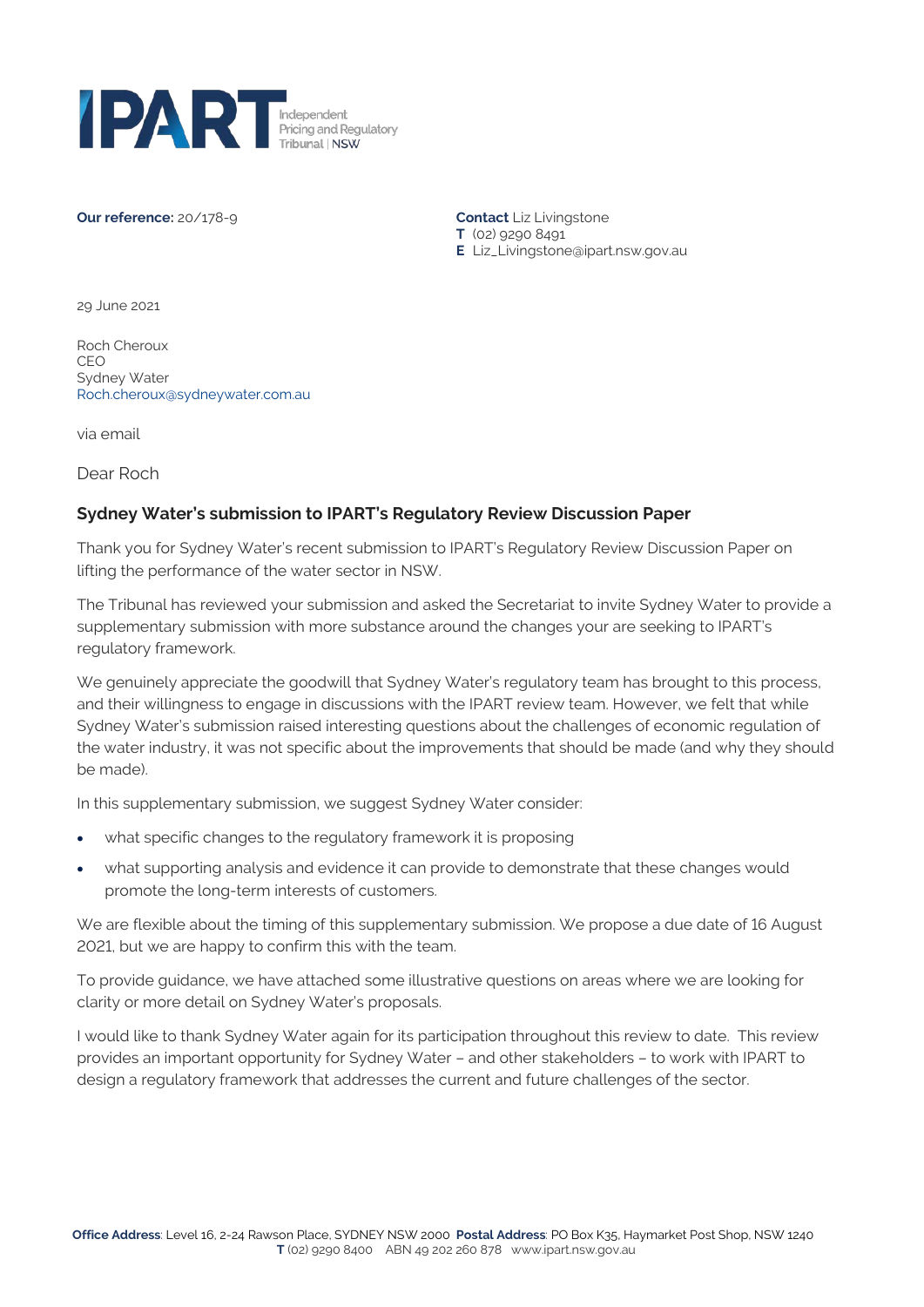IPART's contact officer for this review is Anthony Rush, Director, contactable on 9113 7790.

Yours sincerely

30/06/2021

 $46t$ X

Liz Livingstone CEO Signed by: Liz Livingstone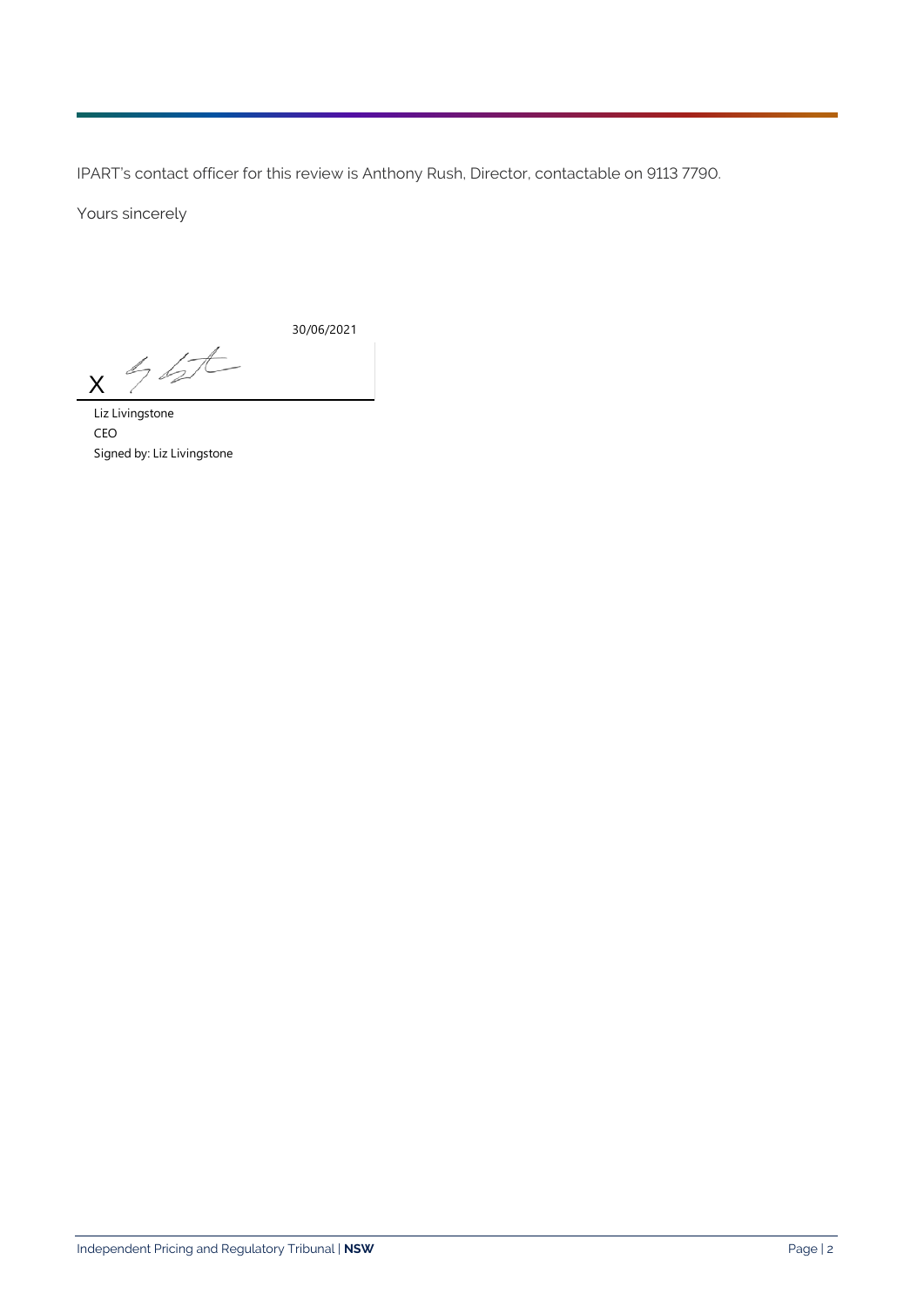# Potential topics to expand on in a supplementary submission

Below we have listed some specific questions we had upon reading your submission. We would appreciate Sydney Water considering these in more detail. For each questions, we would also like to better understand how your proposed changes would create long-term value for customers.

# A long-term focus

What specific changes to the regulatory framework – if any – need to occur to align the pricing review process with Sydney Water's long-term plan? For example, would it involve introducing incentive schemes for customer outcomes and financial performance, with symmetric rewards and penalties, to shift the focus of the expenditure consultant's review?

From Sydney Water's perspective, what elements of long-term planning need to be improved and what is the process and steps to improve them, in order to provide IPART with confidence that these plans will promote the long-term interests of customers at the lowest sustainable cost? This could include the internal governance around the long-term plan; the information needed to understand the maintenance needs for ageing assets; the climate change risks that need to be managed and adapted to; and how Sydney Water is working with stakeholders to promote and deliver positive environmental outcomes.

We note that Sydney Water's proposal suggests prices be set on a long-term price trajectory that considers customer insight. Read narrowly, this could imply that it is only customer preferences around bill volatility that are relevant to the framework. We do not consider this to be the case, and nor would we consider this to be the key concern in promoting the long-term interests of customers. What other types of customer insights does Sydney Water feel should be considered?

## Bill smoothing and revenue caps

Our view is that price smoothing is a consideration when expenditure levels are cyclical (and forecastable). Does Sydney Water's long-term forecasts suggest that expenditure will be cyclical, or permanently higher? If there is a step-change in capital expenditure, or if growth in expenditure is expected to be sustained, why would a standard building block approach fail to sufficiently smooth the bill impacts of new investments?

Another important consideration for price-smoothing is its impact on financeability. Has Sydney Water considered the potential impacts of bill smoothing on its financeability?

With these points in mind, what price-smoothing model does Sydney Water envisage, and why? For example, we note three approaches that have been previously proposed or adopted:

- An annuity-based approach, similar to that put forward by [SunWater](https://www.qca.org.au/wp-content/uploads/2019/05/8144_W-Sun-Irrig-Pirce-SAHA-IssPaper-RenAnnRegDepAllow-0910-1.pdf#:%7E:text=The%20renewals%20annuity%20approach%20is%20a%20form%20of,expenditure%20on%20these%20assets%20should%20be%20specified%20accordingly)
- Changing the regulatory depreciation allowance as suggested by WSAA
- A financial tramlines approach, similar to WICS.

We also note that Sydney Water considers there is "an opportunity to take a long-term approach to customer prices, based on a longer-term view of the regulated cost of capital". To help IPART better understand the pros and cons of such an approach, we would like more information from Sydney Water about: